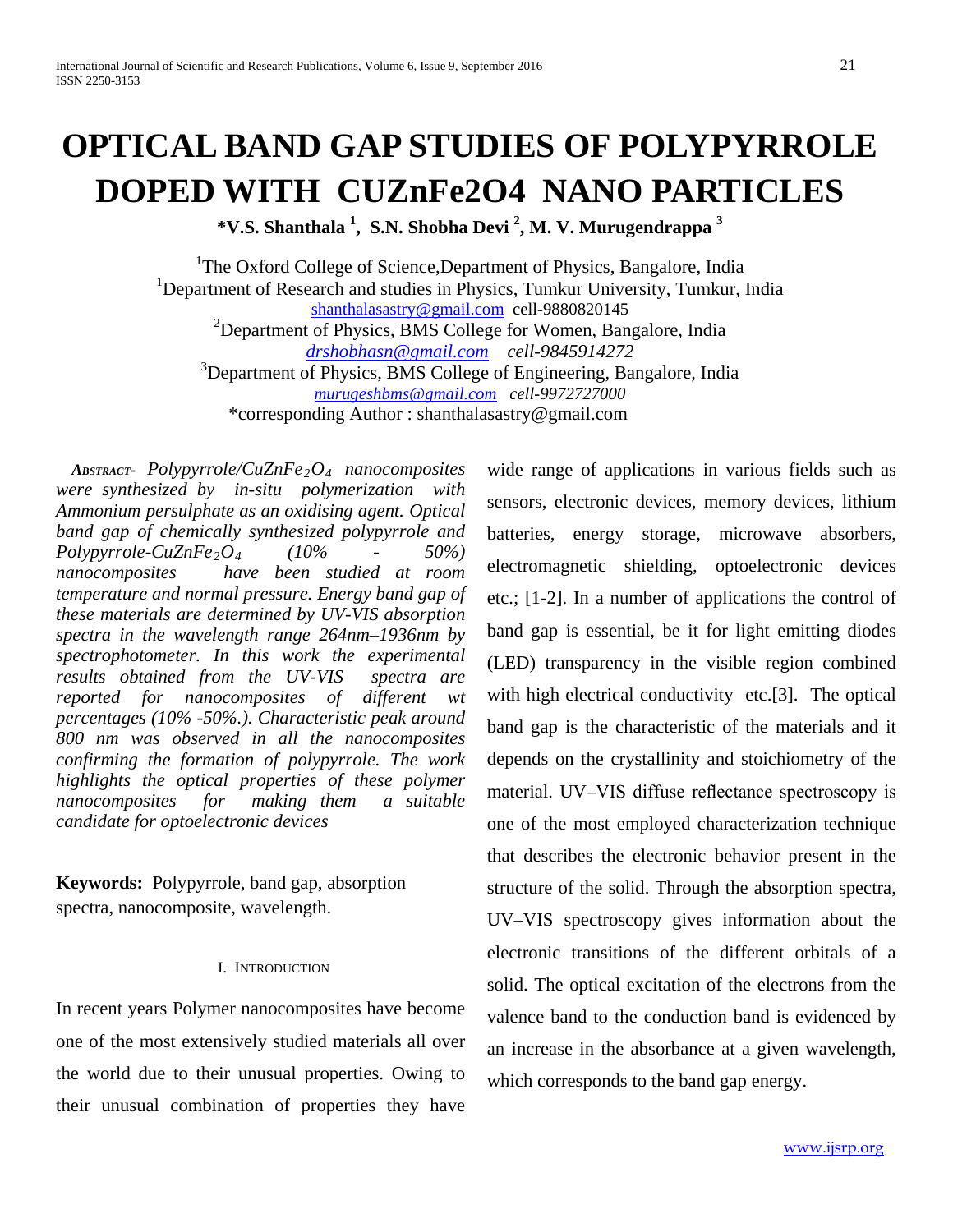Polypyrrole (PPy) is one of the most attractive conducting polymers due to its special transport properties, facile synthesis, tunable conductivity and good environmental stability [4]. Nano crystalline ferrites are materials of considerable interest due to their unique dielectric, magnetic and optical properties. Nanocrystalline Spinel copper zinc ferrites  $(CuZnFe<sub>2</sub>O<sub>4</sub>)$  have been extensively investigated due to their potential applications in nonresonant device, radio frequency circuits, rod antennas, high quality filters and transformer core [5]. In this work we report optical band gap of pure Polypyrrole and polypyrrole doped with copper zinc iron oxide ( $CuZnFe<sub>2</sub>O<sub>4</sub>$ ) nanoparticles

### **2. Materials and Methods.**

ISSN 2250-3153

Chemicals – The monomer Pyrrole, oxidising agent Ammonium per sulphate, acetone and nanoparticle Copper zinc iron oxide  $(CuZnFe<sub>2</sub>O<sub>4</sub>)$  were purchased from Sigma Aldrich. The particle size of  $CuZnFe<sub>2</sub>O<sub>4</sub>$ is < 100nm. All the chemicals were of analytical grade and used as received without any further treatment.

# **2.1. Synthesis of Polypyrrole**

PPy was synthesized by in-situ polymerization of monomer Pyrrole in the presence of oxidising agent ammonium persulphate. 0.3M pyrrole taken in a round bottomed glass flask was placed in an ice tray mounted on a magnetic stirrer. 0.6M Ammonium persulphate was added drop wise using a burette to the above 0.3M Pyrrole. The reaction was carried out for 5 hours under continuous stirring maintaining temperature of 0 to 5 degree Celsius. The resulting precipitate was removed by filtration by suction. The Polypyrrole powder thus obtained was then dried in a hot air oven and subsequently in a muffle furnace at a temperature of 100 degree Celsius. The yield was 2.15 g, taken as 100wt. %

# **2.2. Synthesis of Ppy/ CUZnFe<sub>2</sub>O<sub>4</sub> Nanocomposites.**

 $PPy/CuZnFe<sub>2</sub>O<sub>4</sub>$  nanocomposites were synthesized by the same method. For 0.3M Pyrrole solution, 0.215 g (10wt.%) of  $CuZnFe<sub>2</sub>O<sub>4</sub>$  was added and mixed thoroughly in a round bottomed flask. O.6M ammonium persulphate was added drop-wise with the help of burette to the above solution and the entire procedure is repeated to get 10wt.% composite. Similarly 0.43g, 0.60g, 0.86g, 1.07g of nanoparticles are taken and the entire procedure is repeated to get 20, 30, 40 and 50wt.% PPy/  $CuZnFe<sub>2</sub>O<sub>4</sub>$ nanocomposites.. The immiscibility of heterophases of the polymer and  $CuZnFe<sub>2</sub>O<sub>4</sub>$  constituents has been resolved by ultrasonicating the mixture, which has ensured the homogeneous dispersion of nanoparticles in the polymer matrix[6].

# **2.3 UV-VIS Spectroscopy Measurements.**

The optical properties of the nanocomposites were studied using UV-Vis spectrometry. The optical absorption data of the polymer samples were recorded in the range of 264 nm to 1936 nm by using *Cary 300*  spectrophotometer.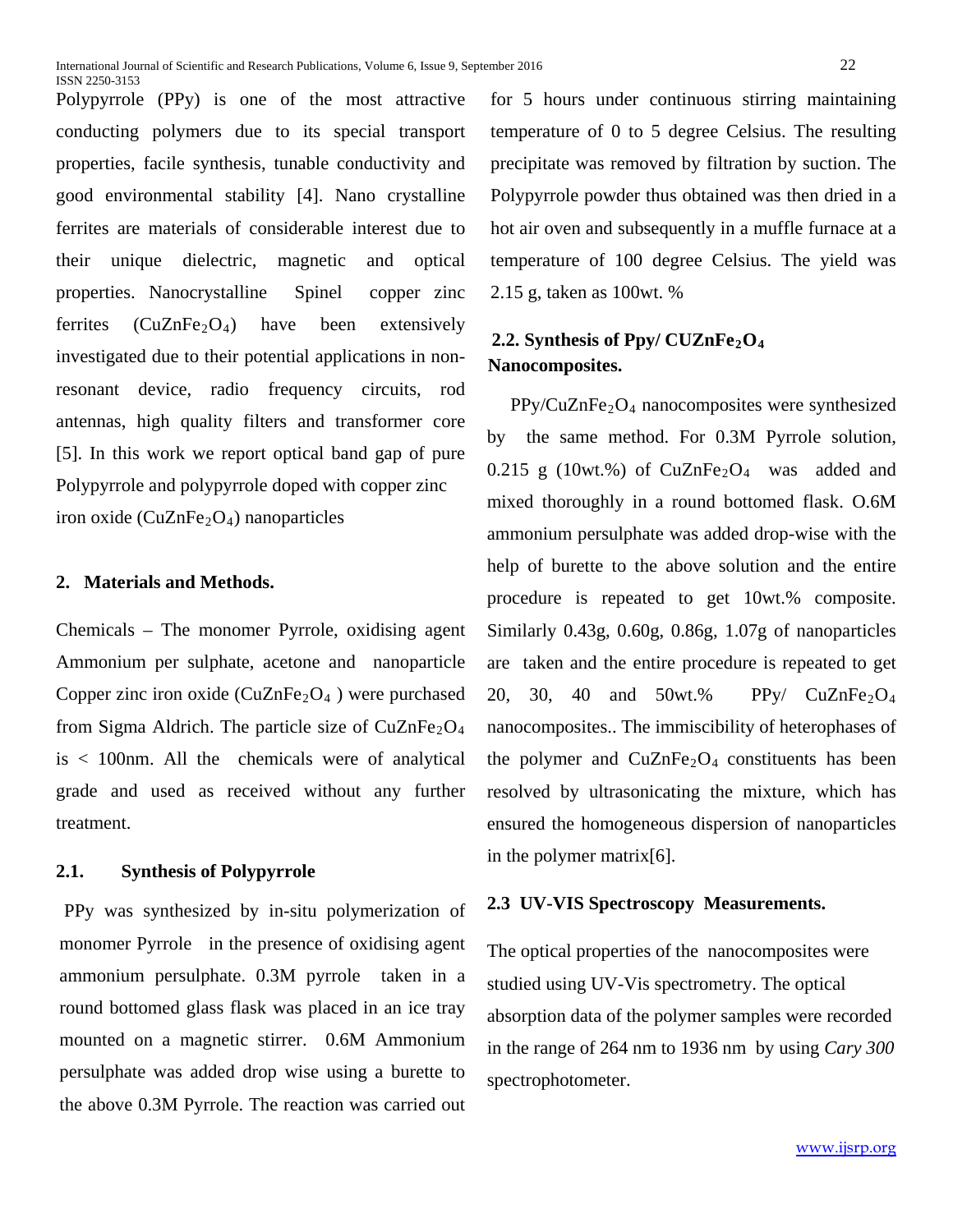# **3. Results and Discussions**

UV-VIS spectra of PPy and PPy-CuZnFe<sub>2</sub>O<sub>4</sub> nanocomposites are shown in Fig.1. A major peak at 800 nm was observed for pure (undoped) Polypyrrole which is attributed to ∏-∏\* inter band transitions and is characteristic peak of conducting polypyrrole. Small humps in the spectrum indicates polaron bipolaron transitions for all the samples. A shift in characteristic wavelength is observed after doping. The shift is very small for all nanocomposites except for nanocomposites of 30% which has shifted from 804nm to 765nm. These observed shifts are due to dopant-polymer interaction[7,11].



Fig.1 UV-VIS spectra



Fig.2a. Tauc's Plot.of Ppy



Fig.2b. Tauc's Plot of PPy / 30%

The energy gap Eg can be determined by applying the Kubelka–Munk (K–M ) method. The K–M method is based on the following equation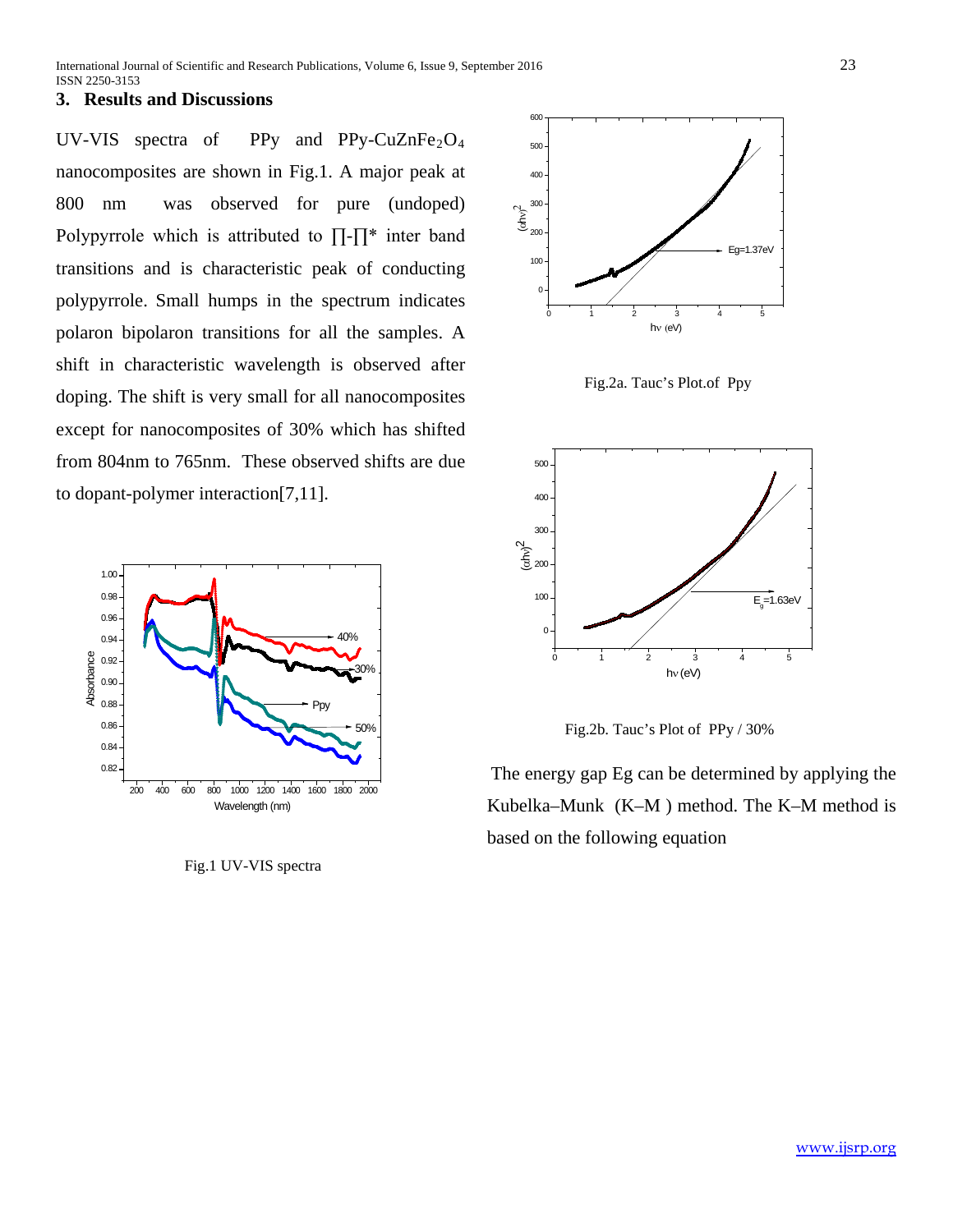

#### Fig.2c. Tauc's Plot of PPy / 40%

 $\alpha = \frac{(1 - R)^2}{2R}$ , where 'R, is the reflectance; It can be seen from the graph that the absorbance changes with the addition of nanoparticles for nanocomposites of 30% and 40%, there is an increase in the absorbance but decrease in the absorbance is observed for nanocomposites of 50%, which results in variation in the energy gap. The energy band gap of these materials has been calculated with the help of Tauc

agreement with the results obtained. 1.32ev for nanocomposites of 10% , 1.55eV for 20%, 1.63eV for 30%, 1.42eV for 40% and 1.40eV for 50% [8-10]



Fig.2d Tauc's Plot for (50%

The refractive index ,n, can be calculated using the relation  $n = 3.3668$  (Eg)<sup>-0.32234</sup> [11]. The calculated values of energy gap and Refractive index are given in Table 1.

Table1. Energy gap (Eg) and Refractive index (n)

plots shown in Fig.2. The energy gap is calculated by relation,

 $\alpha$  hv = A [ hv – Eg ]<sup>n</sup> where n= ½ or 2 .For direct band gap materials it is 1/2 and for indirect gap materials it is 2 Here it is taken as 2.

Fig.2a,2b,2c,2d and 2e shows the plots of  $(ahv)^2$  v/s hν.(Tauc plots ) for PPy, PPy/30%, PPy/40% and PPy/50%. The band gaps of PPy and PPynanocomposites were determined by extrapolation of the plot of  $(ahv)^2$  v/s hv, Extrapolation of the line to the x-axis where the value of  $(ahv)^2$  is zero, Considering indirect transitions, the values obtained for  $E<sub>g</sub>$  were 1.37 eV for PPy, which was in good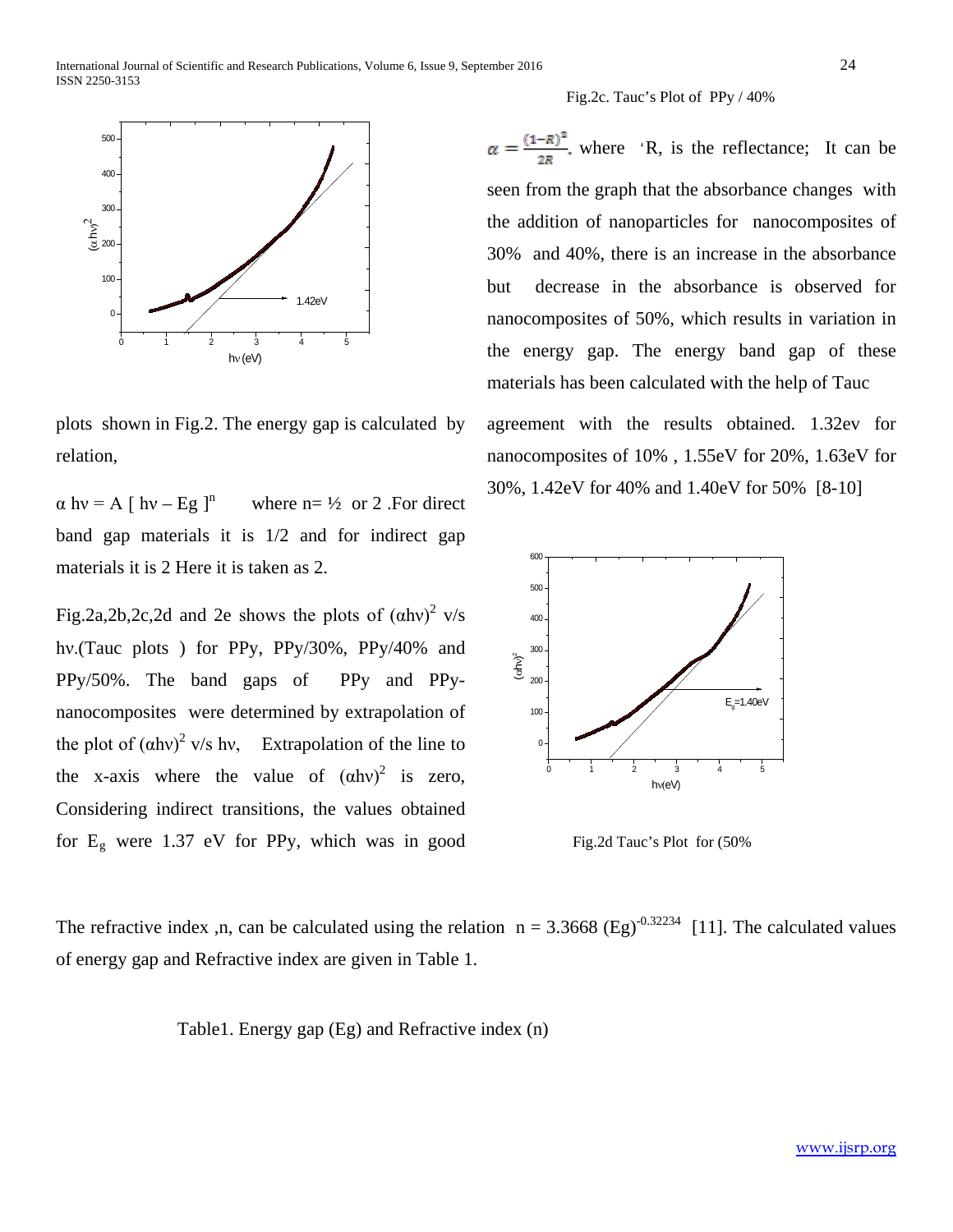International Journal of Scientific and Research Publications, Volume 6, Issue 9, September 2016 25 ISSN 2250-3153

| SL.No          | <b>Nanocomposites</b> | Eg(eV) | <b>Refractive</b><br>Index(n) |
|----------------|-----------------------|--------|-------------------------------|
| 1              | $0\%$ (pure Ppy)      | 1.37   | 3.0419                        |
| 2              | 10%                   | 1.32   | 3.0785                        |
| 3              | 20%                   | 1.55   | 2.9231                        |
| $\overline{4}$ | 30%                   | 1.63   | 2.8762                        |
| 5              | 40%                   | 1.42   | 3.0069                        |
| 6              | 50%                   | 1.40   | 3.0207                        |

### **4 Conclusions:**

The work highlights the determination of optical properties - band gap and Refractive index of nanocomposites using UV-VIS spectra. Characteristic peak around 800 nm was observed in all the nanocomposites confirming the formation of polypyrrole*.* The energy gap was determined using Tauc's plots. The results revealed that the band gap of the polypyrrole changes on doping with nanoparticles, The band gap of pure PPy was found to be 1.37eV. The nanocomposites of 30wt.% have highest band gap (1.63eV) and low refractive index (2.8762) among all nanocomposites. The nanocomposites of 20wt.% have lowest band gap (1.32eV) and highest refractive index (3.0785) among all nanocomposites. The optical properties of this polymer nanocomposites make them a suitable candidate for optoelectronic devices .

# **Acknowledgements**

The authors would like to acknowledge Dr. Mallikarjuna Babu, Principal, B.M.S. College of Engineering Bangalore and Dr. Pranesha T.S., HOD, Dept. of Physics, B.M.S.C.E., Bangalore for their support in carrying out this work.

# **References:**

- 1. DR Paul, LM Robeson *Polymer(2008),* Vol. 49 : 3187-3204
- 2. H Arami, M Mazloumi, R Khalifehzadeh, S Hojjati Emami, SK Sadrnezhaad *Materials Letters*. (2007) Vol. 61: 4412- 4415
- 3 V.Shaktawat, N. Jain, R. Saxena, N. S. Saxena, T. P. Sharma, Electrical conductivity and optical band gap studies of polypyrrole doped with different acids*, Journal of optoelectronics and advanced materials* (2007)Vol. 9, No. 7: 2130 – 2132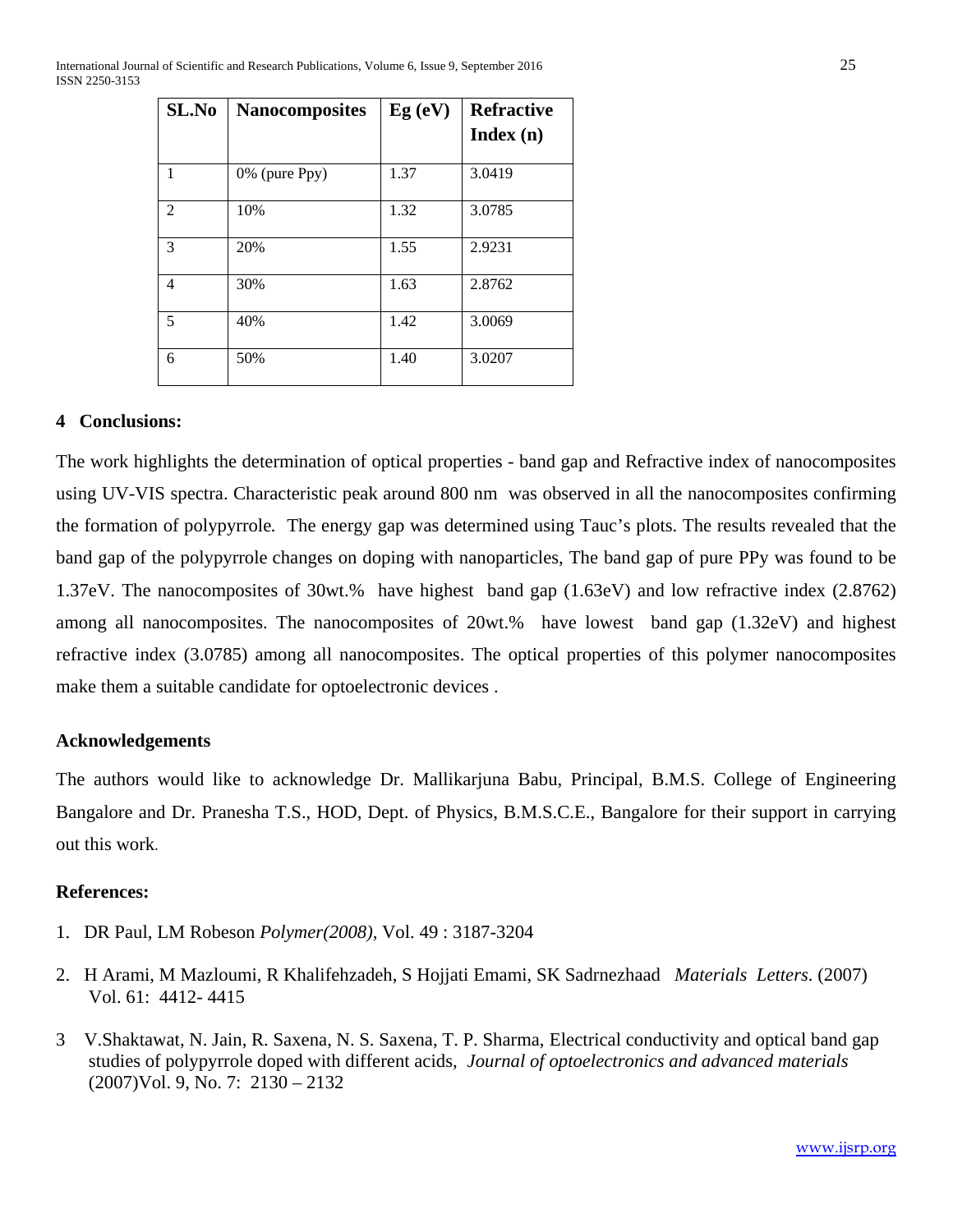- 4. Ritu P. Mahare, Devendra K. Burghate, Subhash B. Kondawar, (2014) Development of nanocomposites based on polypyrrole and carbon nanoyubes for supercapacitors, *Adv.Mat.Lett.,*Vol*..*5(7) 400-405.
- 5. Anjaneyalu, P.Narayana Murthy, Sk.Md.Rafi, Sk.Bademiya, G. Samuel John, Effect on magnetic properties of zinc doped nano ferrites synthesized by precursor or method, *International letters of Chemistry, Physics and Astronomy* , ISNN:2299-3843, Vol.19:37-43
- 6. V.S. Shanthala, S.N. Shobha Devi, M. V. Murugendrappa, Thermal Studies of Polypyrrole NiZnFe<sub>2</sub>O<sub>4</sub> Nanocomposites , *International journal of InnovativeResearch in Technology,* (2016) Vol. 3 Issue 1, 198-203
- 7 Mahnaz M. Abdi, H.N.M. Ekramul Mahmud, Luqman Chuah Abdullah, Anuar Kassimc, Mohamad Zaki Ab. Rahman and Josephine Liew Ying Chyi, Optical band gap and Conductivity measurements of Polypyrrole-Chitosan composite thin films. *Chinese Journal of Polymer Science* (2012)Vol. 30, No. 1, 93-100.
- 8 Rosendo Lo´pez Ricardo Go´mez, Band-gap energy estimation from diffuse reflectance measurements on sol–gel and commercial TiO2: a comparative study*, J Sol-Gel Sci*. *Technol* (2012) Vol.61:1–7
	- 9. Nader Ghobadi, Band gap determination using absorption spectrum fitting procedure, *Ghobadi International Nano Letters* (2013) Vol.3:1-4
	- 10. Eunah KIM, Zhong-Tao, JIANG and Kwangsoo NO, Measuremnt and calculation of optical band gap of Chromium Aluminium Oxide films *Jpn. J.of Applied Physics* (2000) Vol.39:4820-4825.
	- 11. B S. Chakrabarty *Int. Journal of Engineering Research and Applications* ISSN : 2248-9622(2013) Vol.3 Issue 6: 888-890